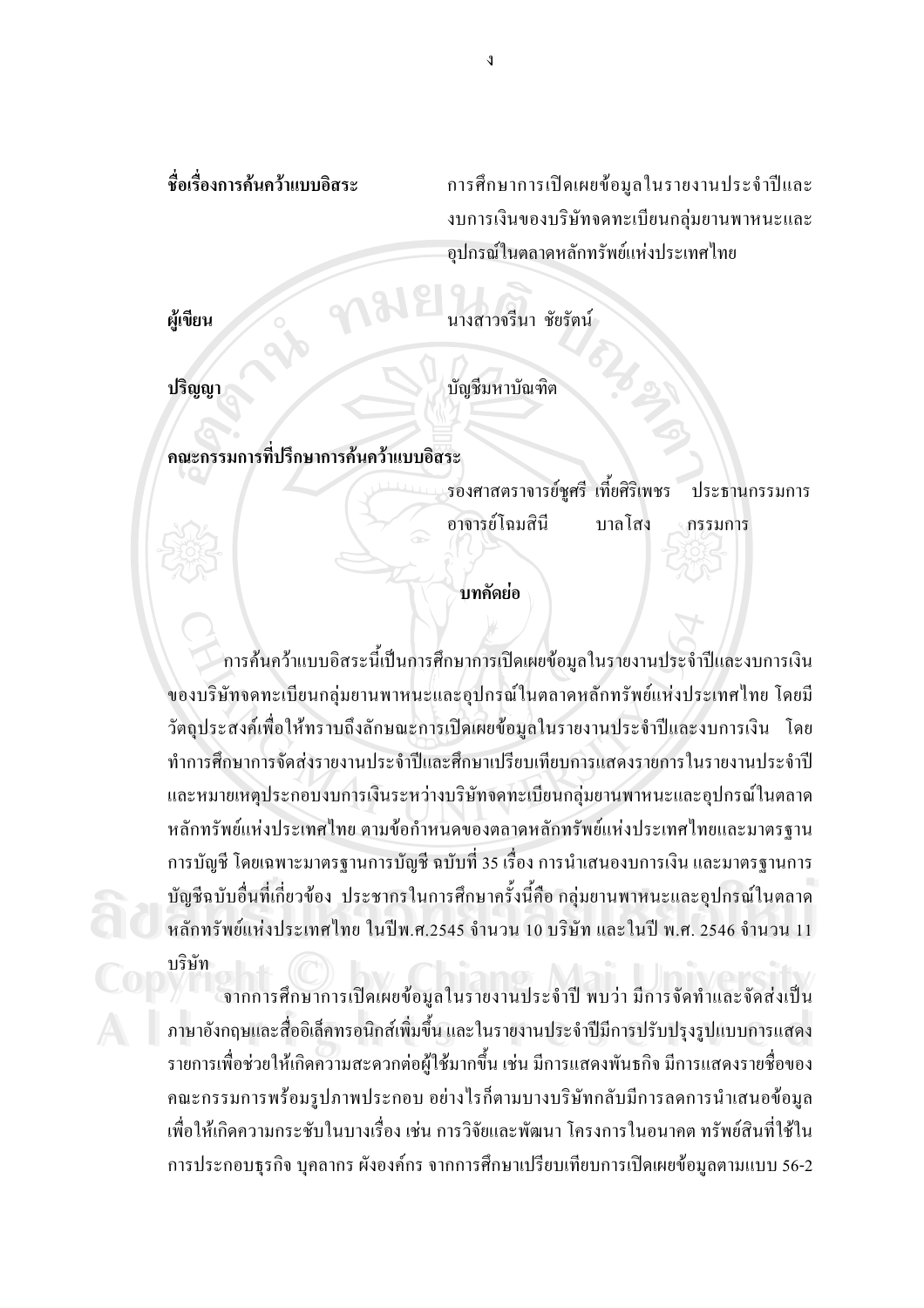ี พบว่า ทุกบริษัทมีการเปิดเผยข้อมูลตามข้อกำหนดของตลาดหลักทรัพย์แห่งประเทศไทย ยกเว้นบาง รายการได้แก่ บุคคลอ้างอิงอื่น แนวโน้มภาวะอุตสาหกรรมและสภาพการแข่งขันในอนาคต การ ิสรรหากรรมการและผู้บริหาร สรุปการเปลี่ยนแปลงที่สำคัญในปีที่ผ่านมา การจัดหาผลิตภัณฑ์ ความจำเป็นและความสมเหตุสมผลของการทำรายการระหว่างกัน และ ขั้นตอนการอนุมัติการทำ ้รายการระหว่างกัน นอกจากนี้พบว่ามีการเปิดเผยข้อมูลเพิ่มเติมจากแบบ 56-2 ซึ่งรายการที่เปิดเผย ้เพิ่มเติมมากที่สุดคือ สารจากประธานกรรมการ และเปิดเผยข้อมูลเพิ่มเติมน้อยที่สุดคือ นโยบายการ ิลงทุนในบริษัทย่อยและร่วม และ สรุปสัญญาที่สำคัญระหว่างบริษัทหรือบริษัทย่อยและบริษัทอื่น

ในด้านการเปิดเผยข้อมูลในงบการเงิน พบว่า ทุกบริษัทมีการแสดงรูปแบบและเรียงลำดับ ้รายการตามมาตรฐานการบัญชีฉบับที่ 35 เรื่องการนำเสนองบการเงิน และ ประกาศของกรม ทะเบียนการค้า เรื่องการกำหนดรายการย่อที่ต้องมีในงบการเงินของบริษัทมหาชน ในหมายเหต ประกอบงบการเงิน บริษัทส่วนใหญ่เปิดเผยข้อมูลตามมาตรฐานการบัญชีที่เกี่ยวข้อง รายการ ้เพิ่มเติมจากมาตรฐานที่พบว่าเปิดเผยข้อมูลมากที่สุด คือ คำอธิบายเพิ่มเติมที่ดิน อาคาร อุปกรณ์ และรายการที่มีการเปิดเผยข้อมูลเพิ่มเติมจากมาตรฐานการบัญชีที่น้อยที่สุด คือ ลักษณะเหตุการณ์ และจำนวนเงินค่าปรับจากหนี้สินจากการถูกประเมินภาษีย้อนหลัง และเงินฝากธนาคารที่นำไปค้ำ ประกัน

้นอกจากนี้ยังได้ศึกษาโดยแบ่งกล่มธรกิจแยกตามลักษณะการประกอบกิจการเพื่อให้เห็น ี ลักษณะการเปิดเผยข้อมูลที่ชัดเจนขึ้น โดยแบ่งเป็น 6-กลุ่มได้แก่ 1)กลุ่มผลิตและจำหน่ายอะไหล่ ้รถยนต์ การเปิดเผยข้อมูลในรายงานประจำปีมีการเปลี่ยนแปลงการนำเสนอให้กระชับมากขึ้น ส่วน หมายเหตุประกอบงบการเงิน ในปีพ.ศ.2546 มีการเปิดเผยเรื่องการเปลี่ยนวิธีการคิดค่าเสื่อมราคา พร้อมเหตุผล 2)กลุ่มผลิตและจำหน่ายแบตเตอรี่ มีการเปิดเผยข้อมูลในรายงานประจำปีเรื่อง ้สิ่งแวดล้อม ส่วนหมายเหตุประกอบงบการเงิน มีการลดการเปิดเผยข้อมูลที่ไม่จำเป็นและเพิ่ม รายการที่จำเป็น เช่น รายได้และค่าใช้จ่ายอื่น 3) กลุ่มผลิตเบาะและชิ้นส่วนหนัง มีการเปิดเผยข้อมูล ในรายงานประจำปี เรื่องสิ่งแวดล้อม ส่วนหมายเหตุประกอบงบการเงิน มีการเปิดเผยรายละเอียด หนี้สินและเงินกู้ยืม 4) กลุ่มผลิตยางนอกและยางใน มีเพียงบริษัทเดียวที่มีการเปิดเผยข้อมูลใน รายงานประจำปีมากกว่าบริษัทอื่น ส่วนหมายเหตุประกอบงบการเงิน มีการเปิดเผยรายละเอียด ้สัญญาเช่าระยะยาวและภาระผูกพัน 5)กลุ่มขายและบริการหลังการขายยานยนต์ ในรายงานประจำปี ใม่มีความแตกต่างของการแสดงรายการ ส่วนหมายเหตุประกอบงบการเงิน มีการแสดงรายการ ้ เกี่ยวกับเรื่องการเช่าซื้อ 6) กลุ่มผลิตและจำหน่ายหลอดไฟ มีการเปิดเผยข้อมูลในรายงานประจำปี ้เกี่ยวกับกิจกรรมเพื่อสังคม ส่วนหมายเหตุประกอบงบการเงิน ไม่มีการนำเสนอข้อมูลแยกตามส่วน งาน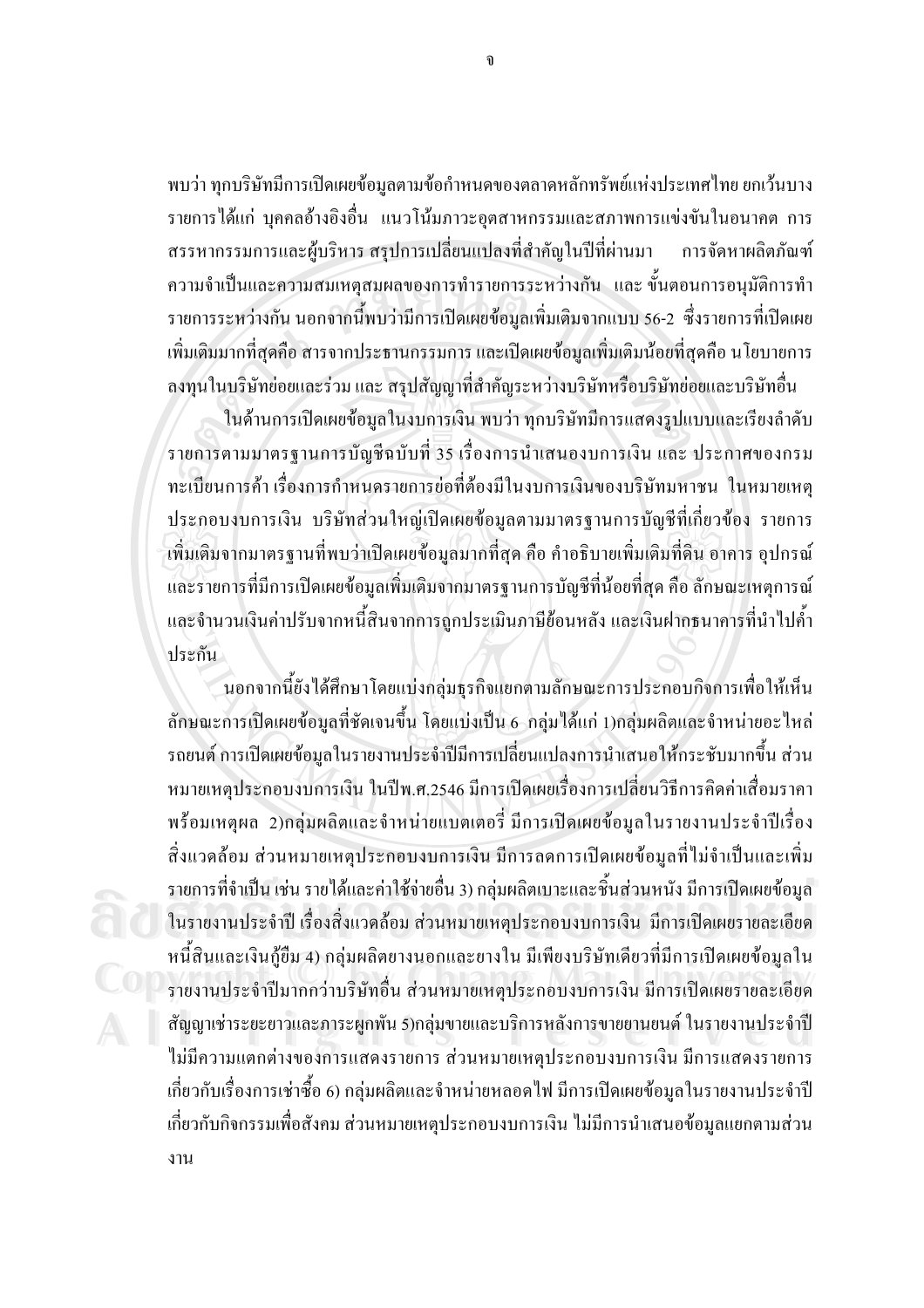**Independent Study Title** A Study of Disclosure in Annual Reports and Financial Statements of Listed Companies in Vehicles and Parts Sector in The Stock Exchange of Thailand

**Author** Ms. Chareena Chairat

**Degree** Master of Accounting

**Independent Study Advisory Committee**

Assistant Professor Chusri Taesiriphet Chairperson

Lecturer Chomsinee Bansong Member

## **Abstract**

This independent study aims to study of disclosure in annual reports and financial statements of listed companies in vehicles and parts sector in the Stock Exchange of Thailand. It focuses on characteristics of the disclosures of the annual reports; a comparative study of categories of significant data in annual reports and financial statements between different listed companies of vehicles and parts in accordance with the regulations of the Stock Exchange of Thailand, Thailand accounting standard no.35 (TAS.No.35) and other related TAS. The study group composes of 10 vehicles and parts companies in the Stock Exchange of Thailand in 2004 and 11 companies in 2005.

From these annual reports disclosures, found out that there are increasing English reports and electronic medias. Besides, there is an improvement of a presentation of categories in the report as it is more convenient for readers such as a mission of a company, pictures and names of and electronic medias. Besides, there is an improvement of a presentation of categories in the report as it is more convenient for readers such as a mission of a company, pictures and names of committees. However in some cases there is a deduction of data as to make it sharp only among some significant contents such as research and development, future project, operating assets of the company and its subsidiaries used for a business execution, employees, and an organization chart. From the comparative study of a disclosure of annual reports in accordance to a Form56-2, found out that every company discloses accordingly to the Stock Exchange of Thailand except and 11 companies in 2005.<br>
From these annual reports disclosures, found out that there are increasing English reports<br>
and electronic medias. Besides, there is an improvement of a presentation of categories in the committees. However in some cases there is a deduction of data as to make it sharp only among<br>some significant contents such as research and development future project operating assets of